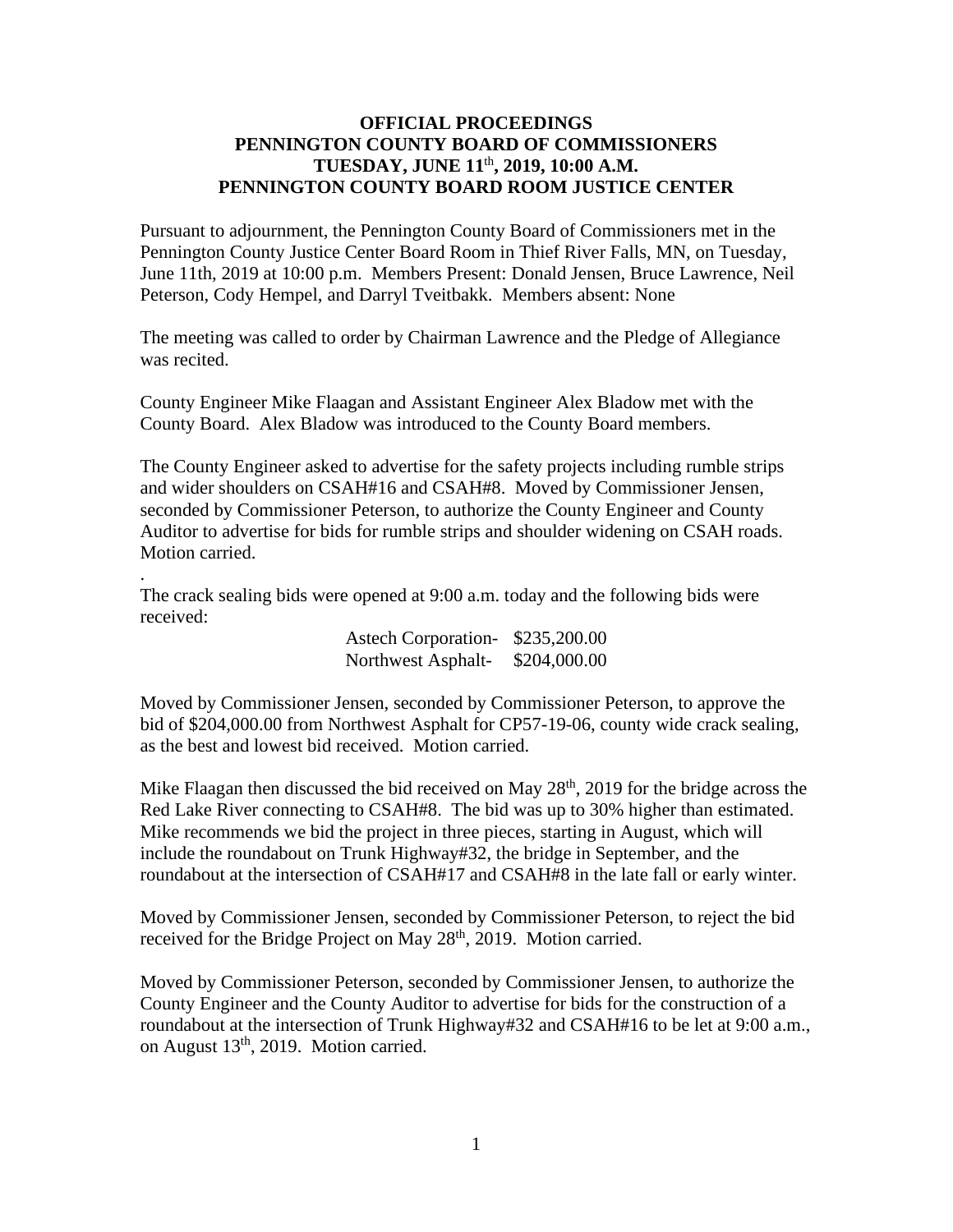Mike Flaagan informed the County Board that he had received a petition to clean one and one-half miles of J.D.#18 in Sections 27 and 28 of Goodridge Township. Commissioner Jensen moved, seconded by Commissioner Peterson, to approve the cleaning of J.D. #18 as per petition. Motion carried.

The County Board has been petitioned to hold a public hearing on abandonment of parts of County Ditch #70 and County Ditch #1. This is required as part of the Thief River Falls Westside Flood Damage Reduction Project. Moved by Commissioner Peterson, seconded by Commissioner Jensen, to set a public hearing on the petition from the Red Lake Watershed to partially abandon portions of County Ditch #1 and County Ditch #70 for 10:00 a.m., July  $9<sup>th</sup>$ , 2019, pursuant to MS 103E.806. Motion carried.

The County Board reviewed the General Notice to Control or Eradicate Noxious Weeds from Bill Craig County Ag Inspector. Commissioner Jensen moved, seconded by Commissioner Peterson, to publish the Noxious Weed notice as required. Motion carried.

County Auditor-Treasurer, Ken Olson reviewed a Reimbursement Grant from the Minnesota Department of Public Safety that was made available by the Minnesota Legislature by the Minnesota Session Laws-2019  $1<sup>st</sup>$  Special Session, Chapter 3, Article 1, Section 6 and Article 2, Section 36. Pennington County's grant is in the amount of \$58,487.51, for Deputy Registrar reimbursement for problems with the development of the Minnesota License and Registration System (MNLARS). Commissioner Jensen moved, seconded by Commissioner Peterson, to approve the Grant Agreement with the Minnesota Department of Public Safety Driver and Vehicle Services and authorize the Chairman and the County Auditor-Treasurer to sign the Grant Agreement on behalf of Pennington County. Motion carried.

Ken Olson also stated that he had received a letter from the Minnesota Department of Public Safety regarding an audit they conducted on May 9<sup>th</sup>, 2019 of our Motor Vehicle License Office. The audit disclosed no inconsistencies with the reporting practices or sticker issuance. The County Board wishes to extend their appreciation to the staff of the Motor Vehicle Office.

Moved by Commissioner Hempel, seconded by Commissioner Tveitbakk, to purchase Chrome Books from RediTech to be used for adult basic education training for inmates. The Canteen Fund will pay for those items. Motion carried.

Commissioner Tveitbakk moved, seconded by Commissioner Hempel, to approve issuance of a replacement warrant for the original warrant that was issued to Randy Liden in the amount of \$134.00 on April  $20<sup>th</sup>$ , 2019 and has been lost without issuance of an indemnifying bond. Motion carried.

The County Board discussed the request of the Northwest Multi- County HRA to consider reducing the penalty and interest on the Goodridge Retirement Homes if they acquired ownership under foreclosure proceedings. Commissioner Jensen moved,